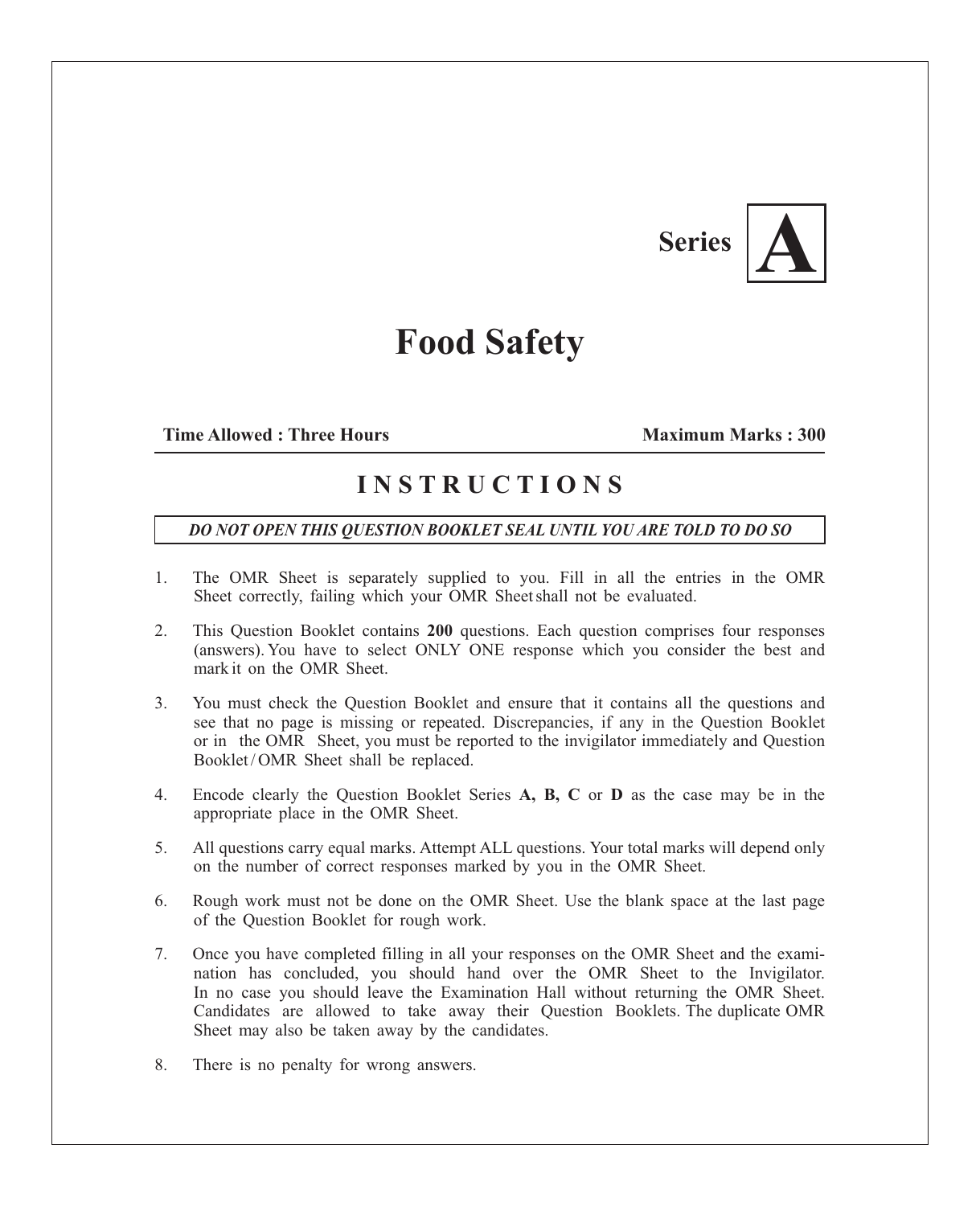- 1. Mold inhibitor used in bread is:
	- a. Sodium / Calcium propionate
	- b. Sodium chloride
	- c. Calcium carbonate
	- d. None of these
- 2. Who developed the process of canning:
	- a. Nicolas Appert b. Louis Pasteur
	- c. Norman Borlaug d. Walter Hesse
- 3. Nisin is used as:
	- a. Antimicrobial agent
	- b. Emulsifier
	- c. Stabilizer
	- d. Sweetner
- 4. Iodized salt contains iodine in the form of  $\cdot$ 
	- a. I<sub>2</sub> b. KIO<sub>3</sub>
	- c. KI d. NaI
- 5. The first synthetic sweetening agent used was:
	- a. Saccharine b. Cyclamates
	- c. Aspartame d. Sucralose
- 6. Jam, jellies and preserves can be preserved by adding sugar at concentration of:
	- a.  $65\%$  b.  $70\%$
	- c.  $40\%$  d.  $30\%$
- 7. After drying moisture content in vegetables should be:
	- a.  $6-8\%$  b.  $8-10\%$
	- c.  $10-15\%$  d.  $15-20\%$
- 8. Agar-agar is used as:
	- a. Stabilizer and thickener
	- b. Antibiotic
	- c. Colouring agent
	- d. Nutrient supplement
- 9. Frozen storage is generally operated at temperature of:
	- a.  $-0$ °C b.  $-18$ °C
	- c.  $-50^{\circ}$ C d.  $-60^{\circ}$ C
- 10. Tocopherol is an example of:
	- a. Anticaking agent b. Antioxidant
	- c. Flavouring agent d. None of these
- 11. Bitterness in colocasia is due to:
	- a. Calcium oxalate
	- b. Calcium chloride
	- c. Potassium oxalate
	- d. Calcium carbonate
- 12. In high temperature short time method of pasteurization, milk is heated at temperature:
	- a. 72°C for 15 seconds
	- b. 62°C for 15 seconds
	- c. 72° C for 30 minutes
	- d. 62° C for 30 minutes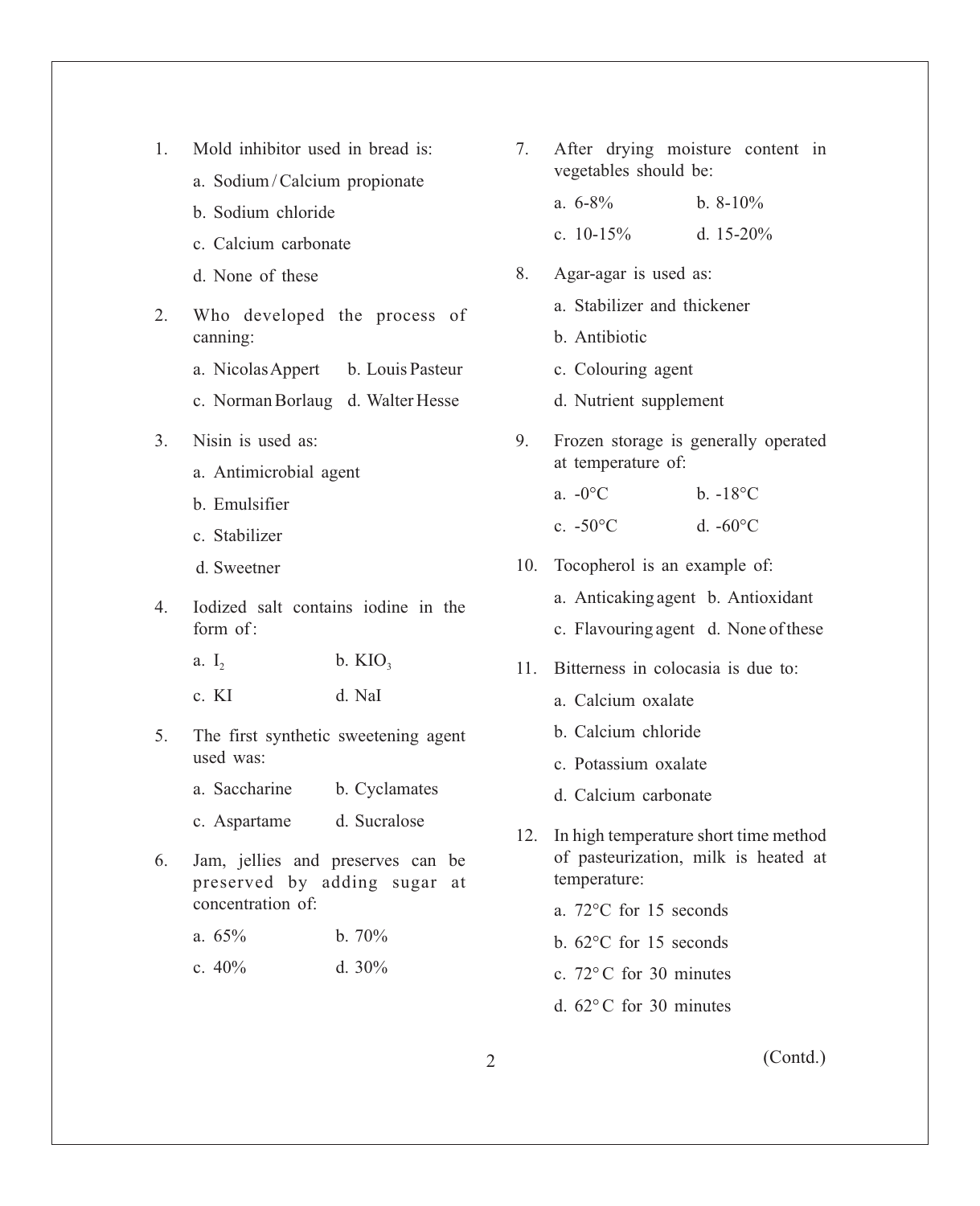- 13. Butylated Hydroxyanisole (BHA) is:
	- a. Chelating agent b. Antioxidant
	- c. Stablizer d. Emulsion
- 14. Strong BIS Headquarters is situated in:
	- a. Pune b. Chennai
	- c. New Delhi d. Ajmer
- 15. Germination affects nutritive value of legumes by:
	- a. Increase in vitamin C content
	- b. Decrease in trypsin inhibitor activity
	- c. Increase in enzyme activity
	- d. All of these
- 16. Pineapple variety suitable for canning is :
	- a. Queen b. Kew
	- c. Mauritius d. Cayenne
- 17. Richest source of Riboflavin is :
	- a. Papaya b. Mango
	- c. Bael d. Karonda
- 18. Which of the following is non-Climacteric type of fruit?
	- a. Pineapple b. Litchi
	- c. Grape d. All of these
- 19. Emission of Ethylene during transportation of cut flowers causes a disorder called:
	- a. Bud opening b. Sleepiness
	- c. Bent neck d. Calyx splitting
- 20. Which is the precursor of Ethylene?
	- a. Tryptophane b. Methionine c. ABA d. IAA
- 21. Cauliflower curds can be stored for a month at:
	- a. O°C with 85-90% RH
	- b. 15°C with 60-80% RH
	- c. 15 °C with 60-65% RH
	- d. 20 °C with 50-70% RH
- 22. For curing, sweet potato are kept for 10 days at:
	- a. 25 °C and 85% RH
	- b. 40°C and 70% RH
	- c. 80°C and 30% RH
	- d. 30 °C and 80% RH
- 23. Tomato fruits for canning are harvested at:
	- a. Mature green stage
	- b. Red ripe stage
	- c. Immature green stage
	- d. Half-ripe / pink stage
- 24. Which chemical is used for controlling sprouting of onions in storage?
	- a. Maleic Hydrazide (MH)
	- b. Ethylene (C2H4)
	- c. GA
	- d. All of these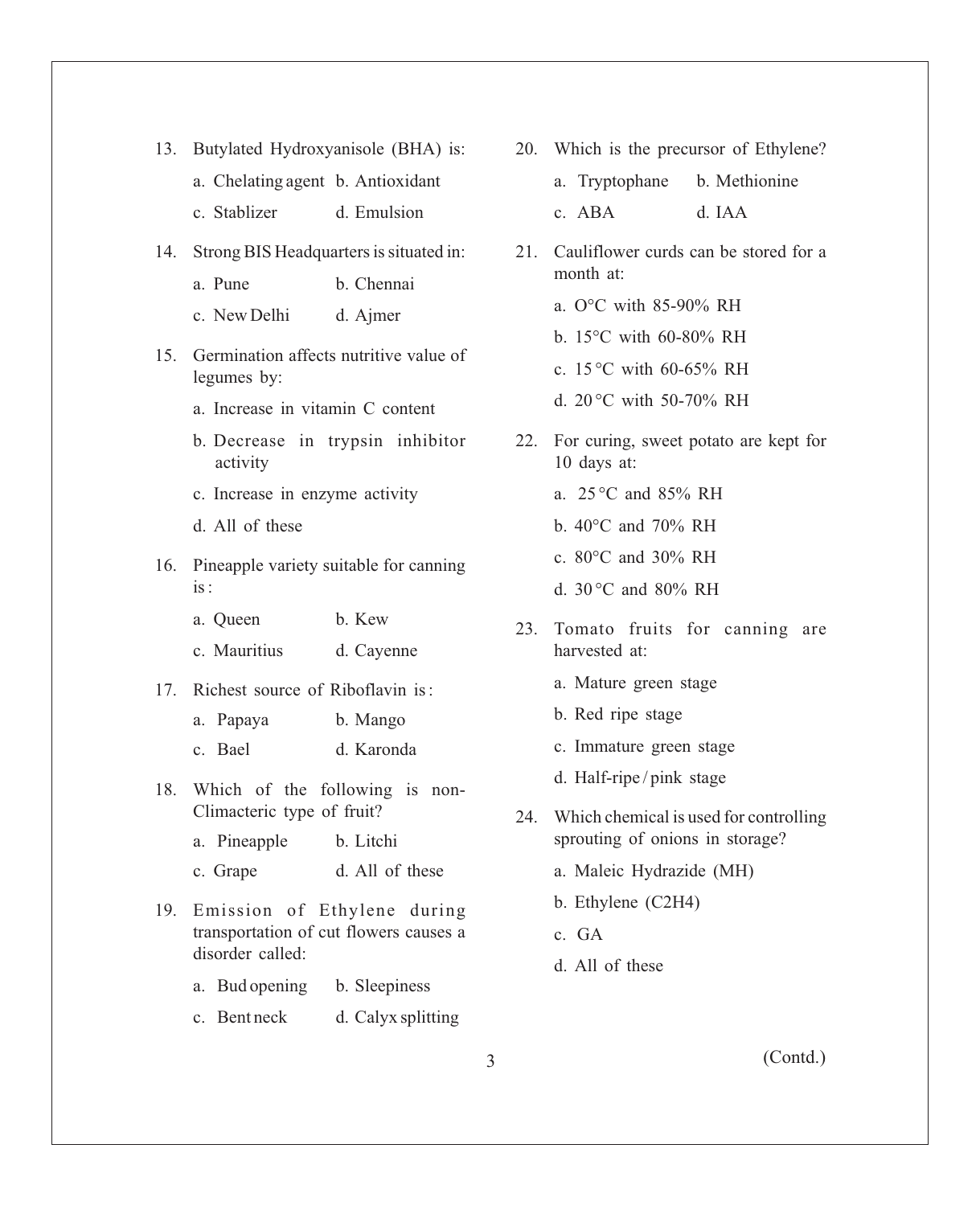- 25. For Low Sugar content, potato tubers are stored at:
	- a.  $5^{\circ}$ C b.  $10^{\circ}$ C
	- c. 15°C d. 20°C
- 26. For longer storage of cucumber fruits, the temperature should be:
	- a.  $5^{\circ}$ C b.  $10^{\circ}$ C
	- c.  $20^{\circ}$ C d.  $25^{\circ}$ C
- 27. The Limiting Amino acid in green vegetables is :
	- a. Arginine b. Lysine
	- c. Methionine d. Tryptophan
- 28. Which is the staple vegetable in Indian diet ?
	- a. Tomato b. Cauliflower
	- c. Potato d. Chilli
- 29. Which bean is used for extraction of gum?
	- a. Broad bean b. Cluster bean
	- c. French bean d. Hyacinth bean
- 30. Chillies are rich source of:
	- a. Vitamin A b. Vitamin C
	- c. Vitamin Aand C d. Vitamin E
- 31. Vegetables are subjected to drying after:
	- a. Sulfuring b. Sulphitation
	- c. Blanching d. None of these
- 32. Yellow coloured vegetables are rich source of:
	- a. Vitamin A b. Vitamin B c. Vitamin C d. Vitamin D
- 33. Toddy from coconut is prepared by :
	- a. Deep Frying b. Fermentation
	- c. Hydrogenation d. Oxidation
- 34. According to FPO, the maximum limit of  $SO_2$  allowed in squashes and cordials is:
	- a. 350 ppm b. 500 ppm
	- c. 1000 ppm d. 600 ppm
- 35. The toxicity of SO<sub>2</sub> increases at:
	- a. Low temperature
	- b. High temperature
	- c. Moderate temperature
	- d. No effect of temperature
- 36. Concentration of SO<sub>2</sub> in concentrated juice is:
	- a. 500 ppm b. 1000 ppm
	- c. 1500 ppm d. 350 ppm
- 37. Enzyme responsible for converting pectin into pectic acid is:
	- a. Pectinase
	- b. Proto-peclinase
	- c. Pectic Methyl Esterase (PME)
	- d. Poly Galucturonase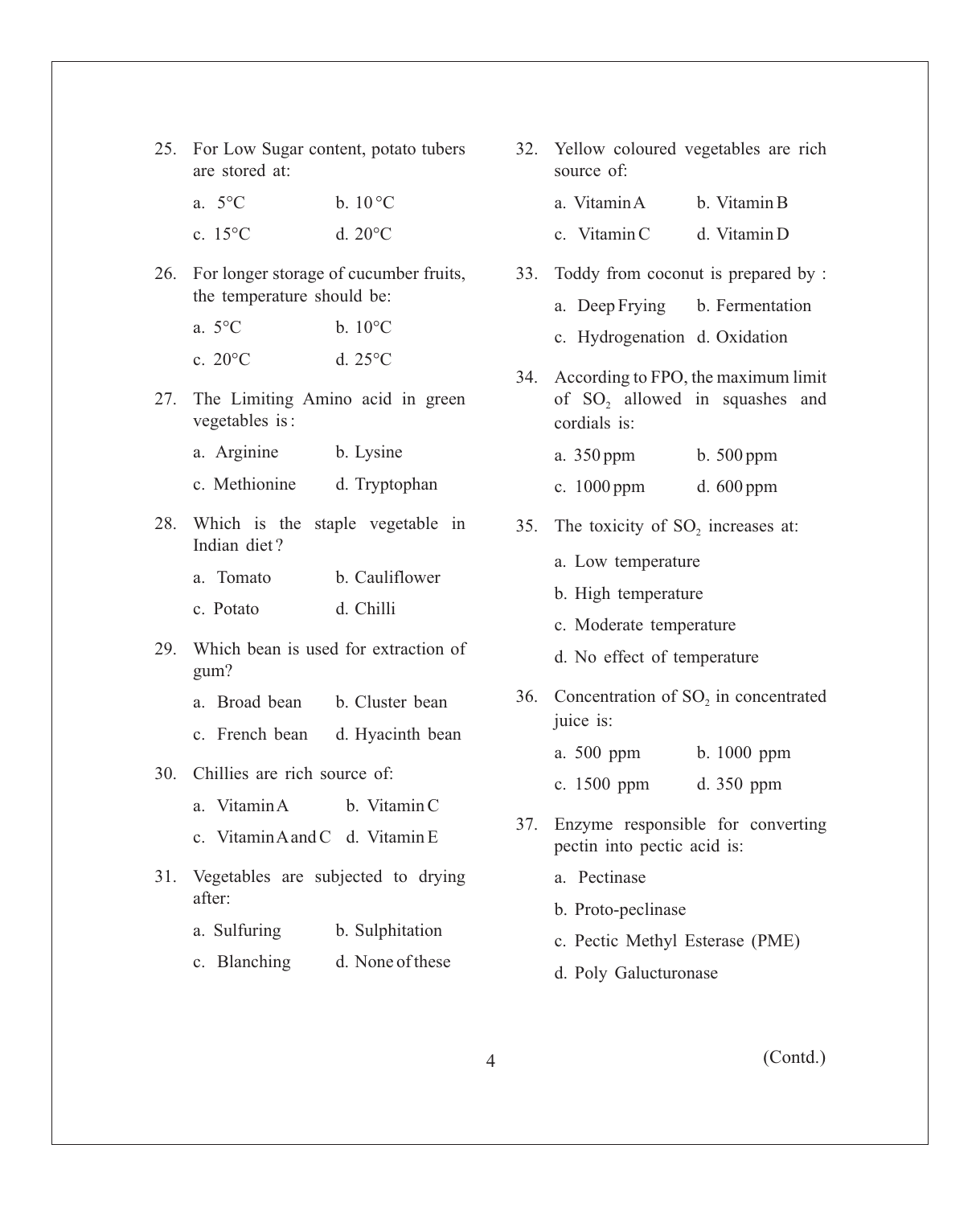- 38. The term 'Climacteric' was first used by:
	- a. Gane (1934)
	- b. Kidd and West (1927)
	- c. Cruess (1912)
	- d. Bleekar (1929)
- 39. O<sub>2</sub> requirement for Apple storage in Controlled Atmosphere (CA) is:

a.  $2\%$  b.  $3\%$ c.  $5\%$  d.  $7\%$ 

40. Storage temperature for Asparagus is:

a.  $0 - 5^{\circ}C$  b.  $5 - 7^{\circ}C$ c.  $7-11^{\circ}$ C. d.  $10-15^{\circ}$ C.

41. Vegetable which is not blanched before drying :

a. Cauliflower b. Palak

- c. Onion d. Tomato
- 42. Moisture content in dried vegetable is:

| a. $2\%$ | $b.3\%$  |
|----------|----------|
| c. $5\%$ | d. $6\%$ |

- 43. Vitamin which is not found in Fruits and Vegetables:
	- a. Vitamin A b. Vitamin  $B_1$
	- c. Vitamin  $B_6$  d. Vitamin  $B_{12}$
- 44. Best maturity index of orange is:
	- a. TSS b. Sugar  $\%$ c. Acid % d. Brix : acid ratio
- 45. Bacteria which is used to absorb ethylene from storage chamber is:
	- a. *Agrobacterium*
	- b. *Mycobacterium*
	- c. *Bacillus*
	- d. *Azotobacter*
- 46. Toughening effect on canned bean is due to:
	- a. K b. Ca c. S d. None of these
- 47. Agricultural Produce (Grading and Marketing) Act (1937) is also:
	- a. PFA Act b. FPO Act
	- c. Agmark Act d. ISl Act
- 48. The term "three quarterful or full three quarter" is used to denote fruit maturity in:
	- a. Banana b. Mango
	- c. Tomato d. Pineapple
- 49. During controlled atmospheric storage composition of which of the following set of gases is controlled:

| a. $O_2 + N_2$    | b. $CO_2 + N_2$ |
|-------------------|-----------------|
| c. $C_2H_4 + N_2$ | d. $CO_2 + O_2$ |

- 50. At which pH fruits and vegetables are divided into acidic and non-acidic for thermal processing:
	- a. 4.5 b. 5.5 c. 6.5 d. 7.5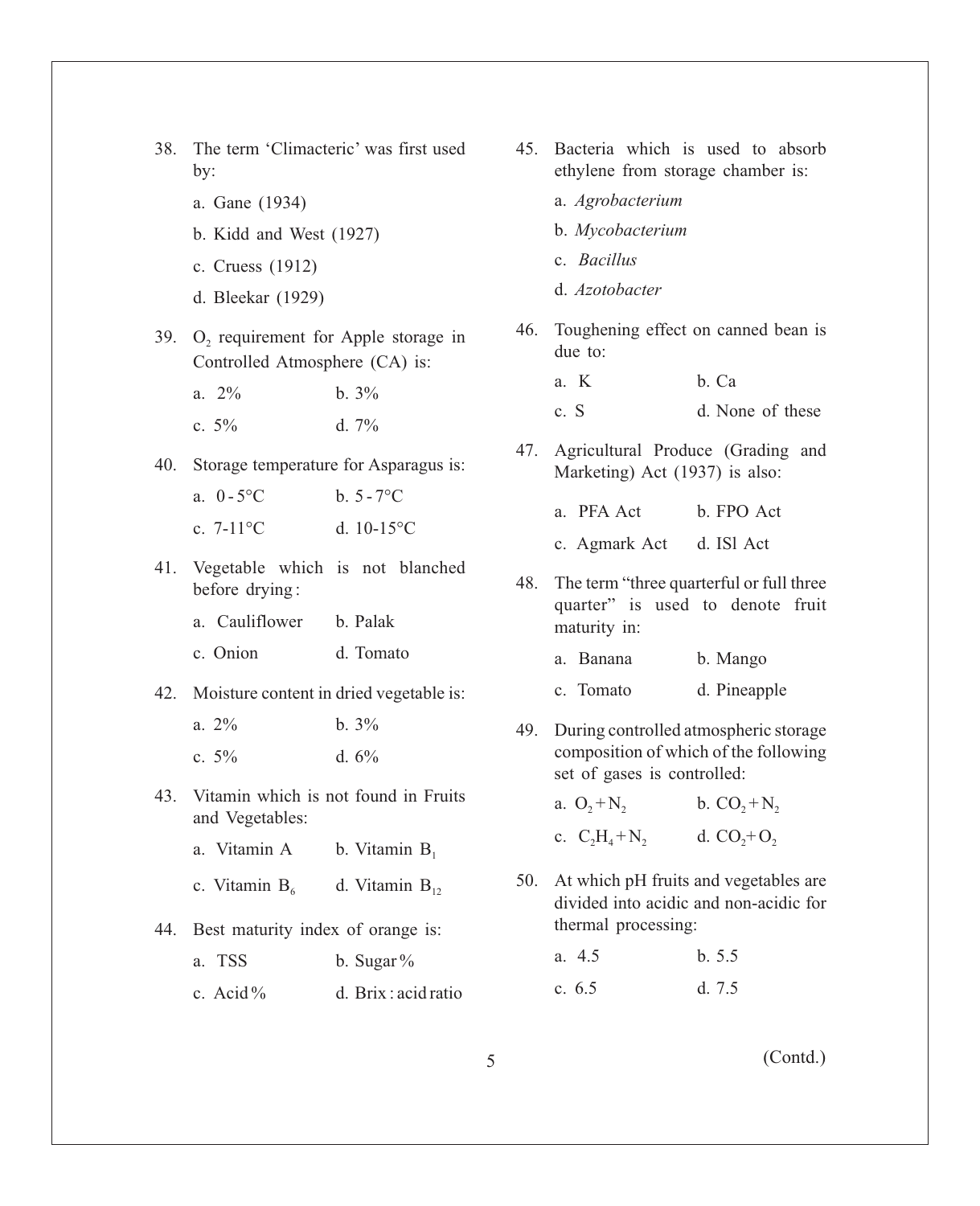|  | 51. In pre-cooling, water is mostly |  |  |
|--|-------------------------------------|--|--|
|  | removed by:                         |  |  |

- a. Convection b. Conduction
- c. Radiation d. None of these
- 52. Albinism is an important physiological disorder of:
	- a. Plum b. Peach
	- c. Strawberry d. Cherry
- 53. Calliper grade is the maturity measurement for :
	- a. Apple b. Mango
	- c. Banana d. Pineapple
- 54. Formation of abscission layer is maturity index of :
	- a. Tomato
	- b. Leafy vegetables
	- c. Melons
	- d. Onion
- 55. What is the maturity index for Avocado?
	- a. Sugar content b. Acid content
	- c. TSS d. Oil content
- 56. Which of the following is biodegredable plastic?
	- a. Poly propylene
	- b. LDPE
	- c. Polythene
	- d. Polyhydroxy butyrate
- 57. As fruits mature, the specific gravity will:
	- a. Increase
	- b. Decrease
	- c. Remains constant
	- d. None of these
- 58. 'Solidity'is the maturity index for:
	- a. Root vegetables
	- b. Seed vegetables
	- c. Leafy vegetables
	- d. Cucurbits
- 59. Which of the following plant hormone is considered as ripen?
	- a. Cytokinin b.  $GA_3$
	- c. Ethylene d. IAA
- 60. Maximum density of water is at a temperature of :
	- a.  $0^{\circ}$ C b.  $4^{\circ}$ C
	- c.  $4^{\circ}$ C d.  $-7^{\circ}$ C
- 61. Guava fruit is botanically known as:
	- a. Drupe b. Sorosis
	- c. Berry d. Pome
- 62. In onion pink colour is due to:
	- a. Anthocyanin b. Carotene
	- c. Xanthophyll d. Quercitin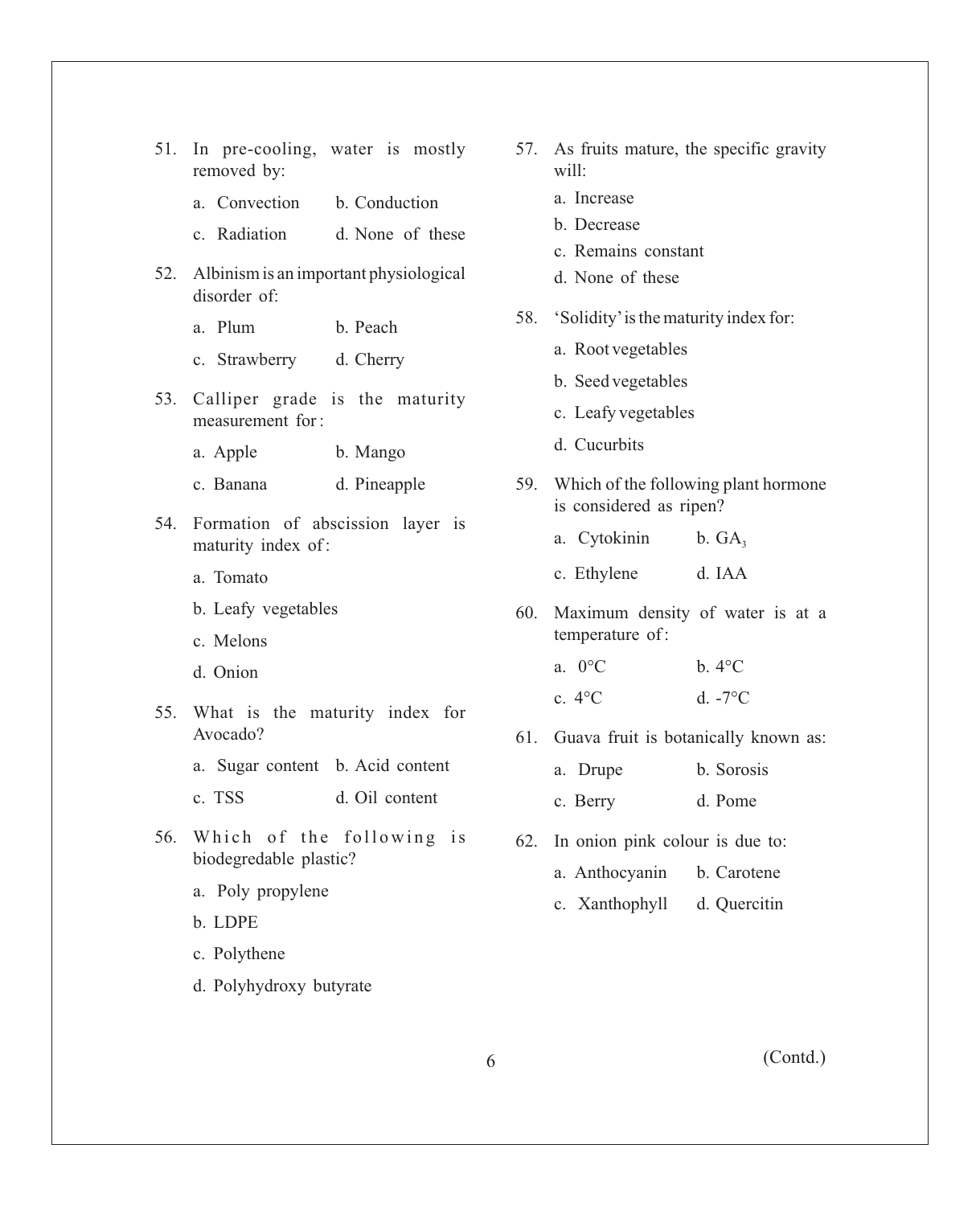- 63 Secondary metabolites:
	- a. are essential to microbe function
	- b. are by-products of metabolism that are not important to microbe function
	- c. are products that require additional processing before they can be packaged
	- d. are harvested during the exponential phase of growth
- 64. Hen and Chicken disorder is associated with:
	- a. Mango b. Tomato
	- c. Grapes d. Guava
- 65. The membrane lipid hypothesis was given by:
	- a. Kidd & West
	- b. James Harrison
	- c. Raison & Lyons
	- d. Graham & Patterson
- 66. The point at which the dried products just become lumpy is known as?
	- a. Danger Point
	- b. Saturated Point
	- c. Critical Point
	- d. Safety Point
- 67. What is the percentage of sugars in Honey?
	- a.  $42\%$  b.  $82\%$
	- c.  $65\%$  d.  $62\%$
- 68. Fungus which mostly grown on grapes:
	- a. *Geotrichum*
	- b. *Penicillium*
	- c. *Botrytis*
	- d. *Colletotrichum*
- 69. Vitamin D is chemically known as:
	- a. Retinol b. Cobalamin
	- c. Calciferol d. Tocopherol
- 70. Lye peeling is done at a temperature of:
	- a. 75°C b. 84°C c. 93°C d. 105°C
- 71. Which of the following is associated with 'browning' disorder?
	- a. Apple b. Cabbage c. Cauliflower d. Citrus
- 72. What is the threshold level of ethylene in fruit and vegetable?
	- a.  $0.01 \mu L/L$  b.  $0.02 \mu L/L$
	- c.  $0.03 \mu L/L$  d.  $0.04 \mu L/L$
- 73. Which of the following is a rapid precooling method?
	- a. Forced air Cooling
	- b. Hydro Cooling
	- c. Vacuum Cooling
	- d. Evaporative Cooling
- 74. In cucumber, chilling- injury symptoms occur at:
	- a.  $\leq 7^{\circ}$ C b.  $7^{\circ}$ C
	- c.  $10^{\circ}$ C d.  $>10^{\circ}$ C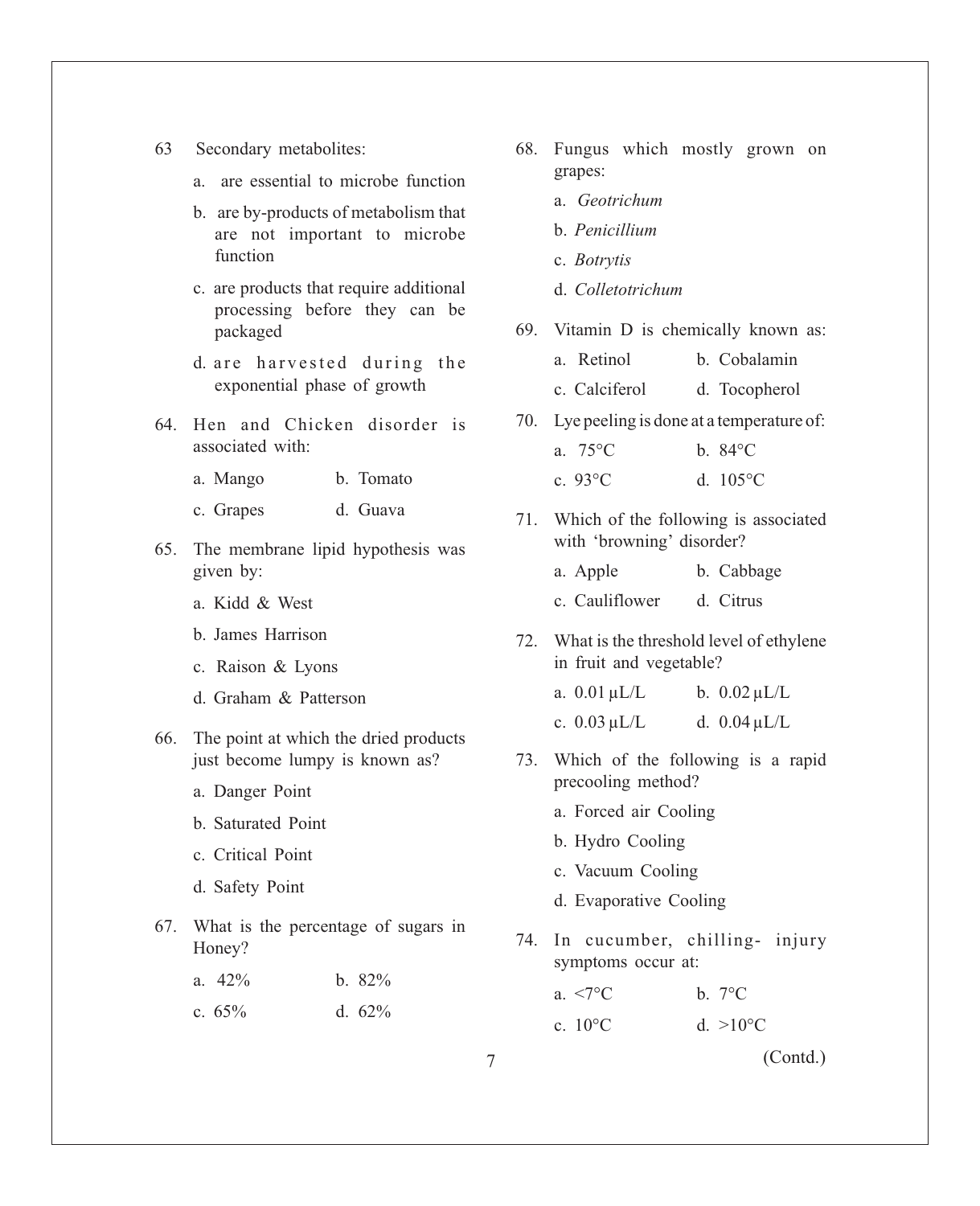75. Degreening is not applicable in:

| a. Banana | b. Guava  |
|-----------|-----------|
| c. Mango  | d. Citrus |

- 76. Under normal conditions Orchid can be stored upto 2 weeks at:
	- a.  $2-4\degree{\rm C}$  b.  $5-7\degree{\rm C}$
	- c. 7.5-10 $^{\circ}$ C d. >10 $^{\circ}$ C
- 77. What is the operating principle behind oven drying for determining moisture content of foods?
	- a. Colour change is measured
	- b. Loss of weight represents loss of water
	- c. Change in refractive index is measured
	- d. Change in light absorbance is measured
- 78. Which of the following packages is an example of aseptic packaging?
	- a. Tetra Pak drinking boxes
	- b. Paper bag
	- c. Milk carton
	- d. Plastic bread bag
- 79. Which of the following ingredients in chocolate milk comes from seaweed?
	- a. Carrageenan b. Cocoa
	- c. Sucrose d. Glucose
- 80. Which microorganism is commonly associated with fecal contamination?
	- a. *Clostridium botulinum*
- b. *Campylobacter jejuni*
- c. *Bacillus cereus*
- d. *Trichinella spiralis*
- 81. Which of the following analytical methods can be used to distinguish flavour compounds?
	- a. Hydrometry
	- b. Near infrared spectroscopy
	- c. Polarimetry
	- d. Gas chromatography
- 82. Which of the following microorganisms cannot tolerate oxygen?
	- a. *Clostridium botulinum*
	- b. *Staphylococcus aureus*
	- c. *Penicillium roquefortii*
	- d. *E. coli*
- 83. Which of the following methods is a quick test for sugar content during the early stages of the brewing process for beer?
	- a. Hydrometry b. Babcock test
	- c. Wet ashing d. Soxhlet extraction
- 84. Which of the following processing methods involves heating foods at high temperatures for short periods of time in order to reduce the risk of food poisoning?
	- a. Blanching b. Ohmic heating
	- c. Irradiation d. Pasteurization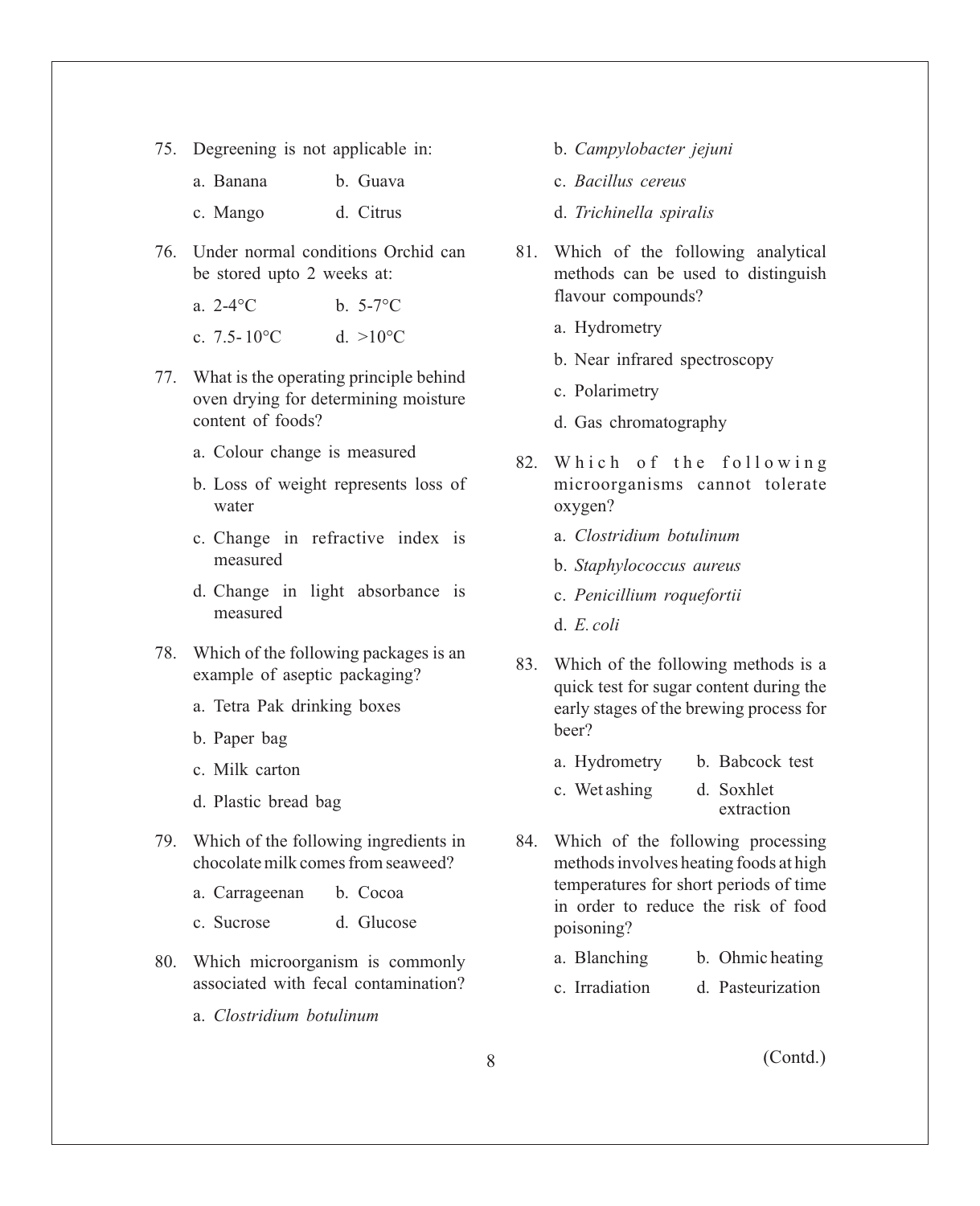| antimicrobial activity?                                                      |                  |  |
|------------------------------------------------------------------------------|------------------|--|
| a. Chlorophyll                                                               | b. Organic acids |  |
| c. Spice extracts d. Hydrogen                                                | peroxide         |  |
| 86. What is the percent of acetic acid<br>in commercially available vinegar? |                  |  |
| $a. 2\%$                                                                     | $b.4\%$          |  |
| c. $6\%$                                                                     | d. $10\%$        |  |
| 87. Which of the following is not an<br>intrinsic factor in food spoilage?   |                  |  |
| a. pH                                                                        | b. Moisture      |  |

85. Which of the following does not have

c. Temperature d. Available nutrients

- 88. Lyophilization is synonymous with:
	- a. Freeze-drying
	- b. Pasteurization
	- c. Filtration
	- d. Spoilage
- 89. Antibiotics tend to be:
	- a. Primary metabolites
	- b. Secondary metabolites
	- c. Tertiary metabolites
	- d. Quaternary metabolites
- 90. Amino acids are used as food additives for which of the following reasons?
	- a. As natural antibiotics
	- b. As natural growth inhibitors
	- c. For nutritive purposes
	- d. As antioxidants
- 91. Grinding and mixing of foods such as sausage and hamburger:
	- a. Increase the food surface area
	- b. Alter cellular structure
	- c. Distribute contaminating microorganisms throughout the food
	- d. All of the above
- 92. Louis Pasteur established the modern era of food microbiology in 1857 when he showed that microorganisms cause spoilage:
	- a. Beer b. Wine
	- c. Juice d. Milk
- 93. Despite efforts to eliminate spoilage organisms during canning, sometimes canned foods are spoiled. This may be due to:
	- a. Spoilage before canning
	- b. Underprocessing during canning
	- c. Leakage of contaminated water through can seams during cooling
	- d. All of the above.
- 94. The effectiveness of many chemical preservatives depends primarily on the food:
	- a. Temperature b. pH.
	- c. Water content d. Acidity.
- 95. Which type of fermentation is used to produce yogurt?
	- a. Mesophilic b. Thermophilic
	- c. Therapeutic d. Yeast-lactic fermentations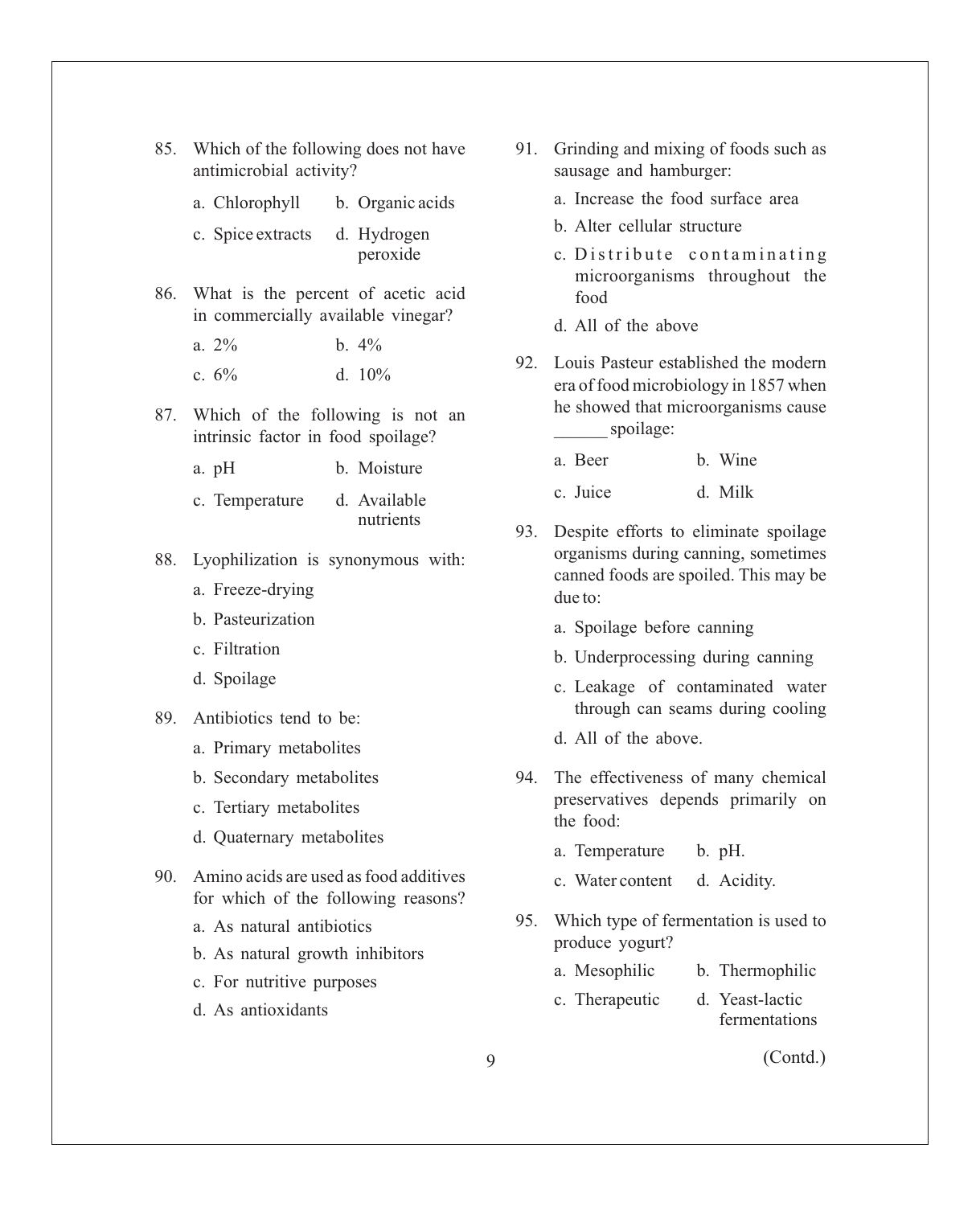- 96. Which of the following refers to the addition of microorganisms to the diet in order to provide health benefits beyond basic nutritive value?
	- a. Antibiotics b. Prebiotics
	- c. Probiotics d. All the above
- 97. Moisture content in intermediate moisture food (IMF) is:
	- a.  $10-20\%$  b.  $20-25\%$ c.  $20-40\%$  d.  $15-50\%$
- 98. Deep frying of potato chips lead to generation of carcinogen:
	- a. Acrylamide b. Acefamide
	- c. Formamide d. Antioxidants
- 99. Which of the amino acid is not essential in diet:
	- a. Tyrosine b. Tryptophan
	- c. Phenyl alanine d. Lysine
- 100. Material suitable for micro-wave heating:
	- a. EPP b. LDPE c. PET d. DAIP
- 101. Baking powder contains:
	- a. NaCl  $\qquad \qquad$  b. NaHCO<sub>3</sub>
	- c. Na -benzoate d. NaI
- 102. FSSAI stands for:
	- a. Food Safety and Standards Authority of India
- b. Food Security and Standards Authority of India
- c. Food Safety and Security Authority of India
- d. Food Safety and Standards Agency of India
- 103. Which one of the following is not a food preservative?
	- a. Acetic acid b. Propionic acid
	- c. Butyric acid d. Sorbic acid
- 104. Which out of the following is a non reducing sugar ?
	- a. Fructose b. Glucose
	- c. Mannose d. Sucrose
- 105. In cooking oils, the antioxidant added to prevent rancidity is:
	- a. Tocopherol b. Ascorbic acid
	- c. BHT d. TBHQ
- 106. Most common toxicogenic spoilage in stored groundnuts is:
	- a. *Aspergillus flavus*
	- b. *Aspergillus niger*
	- c. *Aspergillus oryzae*
	- d. *Aspergillus albus*
- 107. Sauerkraut is the fermented product of:
	- a. Cabbage b. Turnip
	- c. Raddish d. Beetroot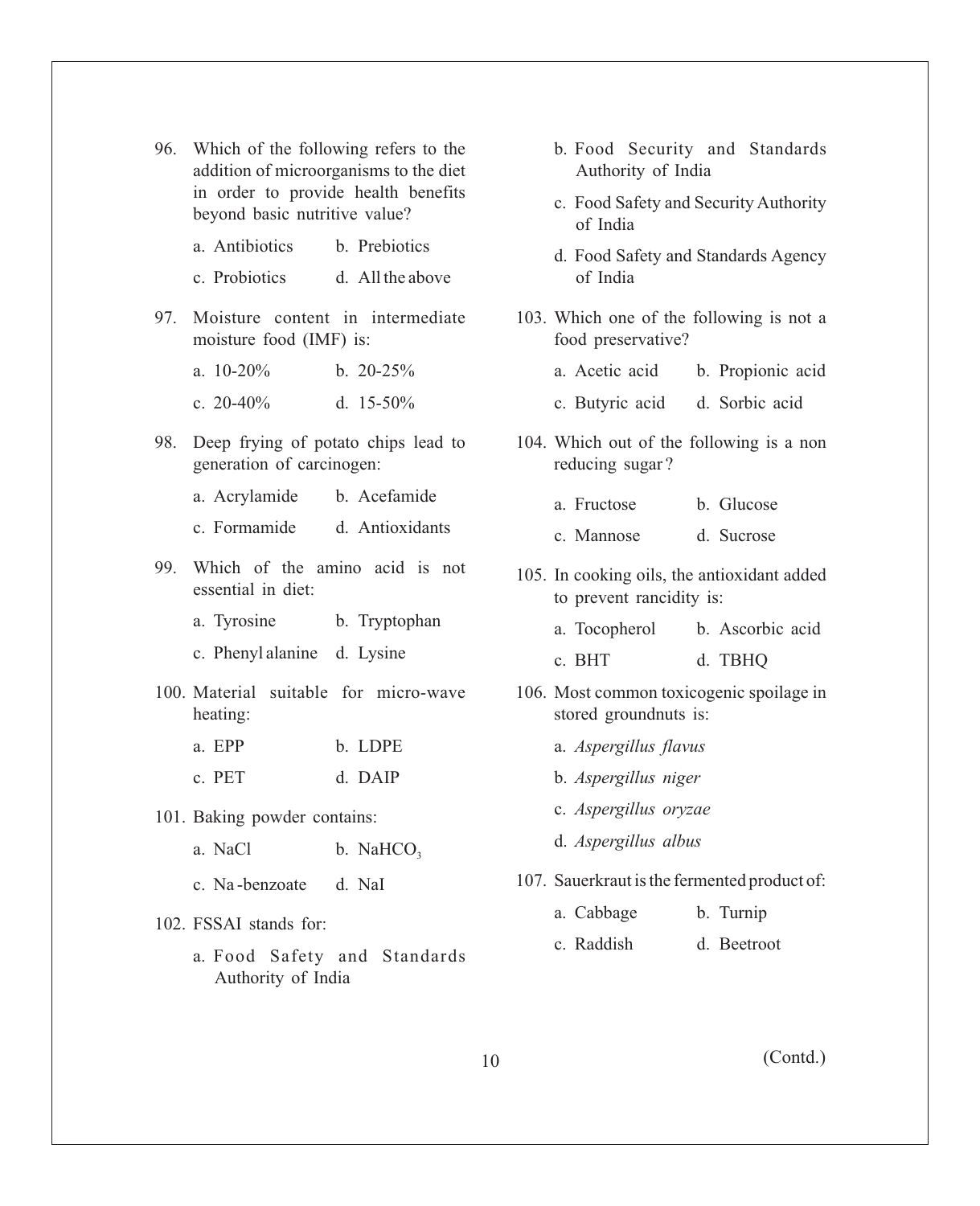- 108. Argemone oil is used to adultrate:
	- a. Mustard oil b. Milk
	- c. Tea d. Milk
- 109. "C" enamel cans are used for:
	- a. High acidic food
	- b. Non- acidic foods
	- c. Medium-acidic foods
	- d. Fat rich foods
- 110. AGMARK was promulgated in:
	- a. 1937 b. 1954
	- c. 1935 d. 2009
- 111. Cold test of fat is a measure of:
	- a. Freezing point of oil
	- b. Viscosity of oil at temperature just above its freezing point
	- c. Resistance of oil to crystallization
	- d. Total saturated fat
- 112. For manufacturing of pasta, wheat variety used is:
	- a. Soft wheat b. Hard wheat
	- c. Durum wheat d. White wheat
- 113. Which of the following is produced with the combination of apoenzyme and coenzyme?
	- a. Holoenzyme
	- b. Enzyme substrate complex
	- c. Prosthetic group
	- d. Enzyme product complex
- 114. The enzyme which hydrolyses starch to maltose is:
	- a. Protease b. Amylase
	- c. Lactase d. Maltase
- 115. Enzymes having slightly different molecules structure but performing identical activity are:
	- a. Apoenzymes b. Isoenzymes
	- c. Holoenzymes d. Coenzymes
- 116. Ribozyme is:
	- a. RNA without phosphate
	- b. RNA with sugar
	- c. RNA with enzyme activity
	- d. RNA with extra phosphate
- 117. Human insulin is being commercially produced from a transgenic species of:
	- a. *Escherichia* b. *Saccharomyces*
	- c. *Rhizobium* d. *Mycobacterium*
- 118. Example of a typical homopolysaccharide is:
	- a. Lignin b. Suberin
	- c. Inulin d. Starch
- 119. Which of the following is not a conjugated protein?
	- a. Peptone b. Phosphoprotein
	- c. Lipoprotein d. Chromoprotein
- 120. The "Repeating Unit" of glycogen is:
	- a. Fructose b. Mannose
	- c. Glucose d. Galactose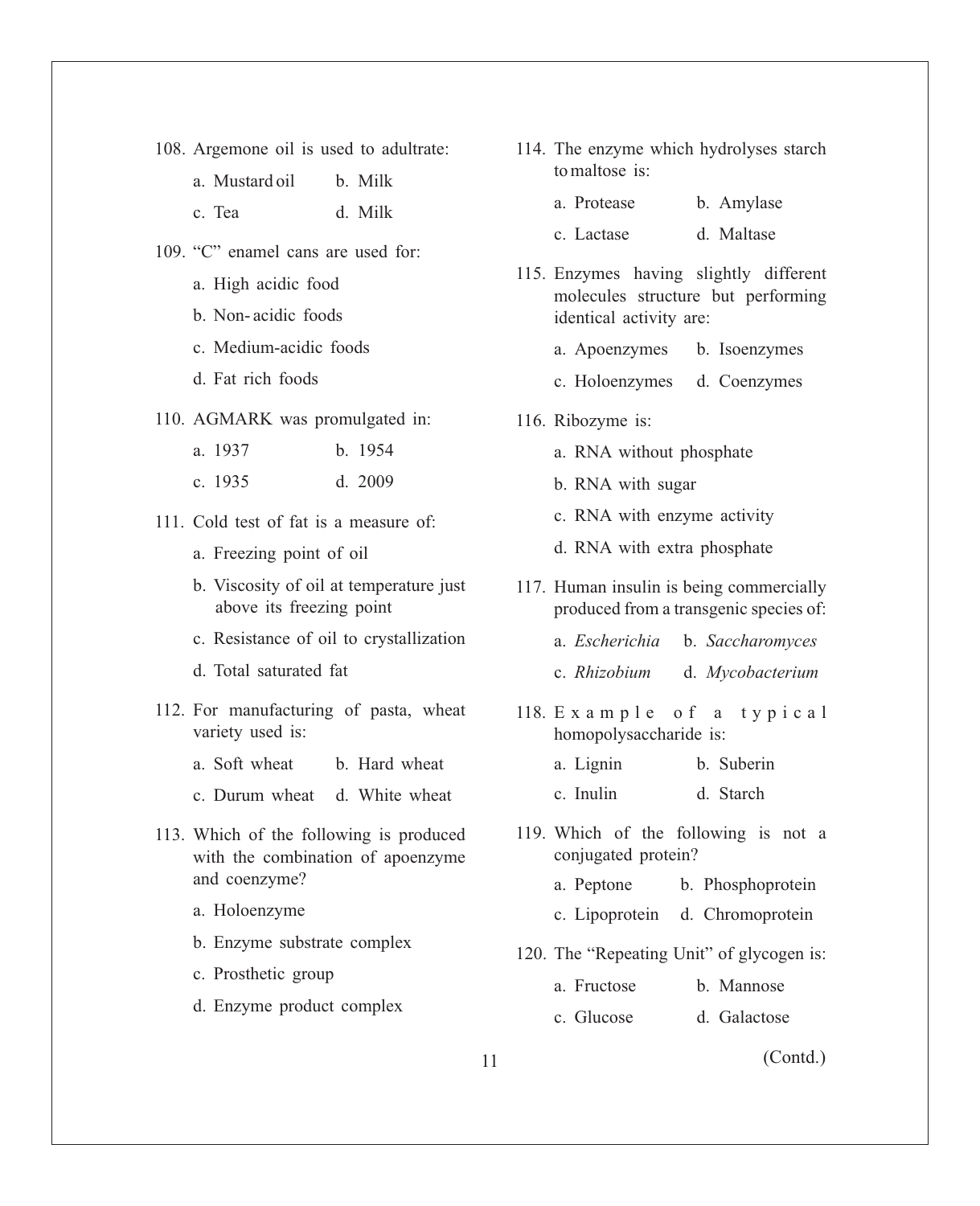- 121. The catalytic efficiency of two different enzymes can be compared by the:
	- a. Molecular size of the enzyme
	- b. The pH optimum value
	- c. The Km value
	- d. Formation of the product
- 122. High value of BOD (Biochemical Oxygen Demand) shows:
	- a. Water is normal
	- b. Water is highly polluted
	- c. Water is less polluted
	- d. None of these
- 123. Which of the following is fermentation process?
	- a. Batch process
	- b. Continuous process
	- c. Both a and b
	- d. None of these
- 124. Who showed that *Sacchaaromyces cerevisiae* causes fermentation forming products such as beer and buttermilk?
	- a. Louis Pasteur
	- b. Alexander Fleming
	- c. Selman Waksman
	- d. Schatz
- 125. A bioreactor is:
	- a. Hybridoma
	- b. Culture containing radioactive isotopes
- c. Culture for synthesis of new chemicals
- d. Fermentation tank
- 126. Humulin is:
	- a. Carbohydrate b. Protein
	- c. Fat d. Antibiotics
- 127. Enzyme immobilisation is:
	- a. Conversion of an active enzyme into inactive form
	- b. Providing enzyme with protective covering
	- c. Changing a soluble enzyme into insoluble state
	- d. Changing pH so that enzyme is not able to carry out its function
- 128. Vinegar is obtained from molasses with the help of:
	- a. *Rhizopus* b. *Acetobacter*
	- c. Yeast d. Both b and c
- 129. Which of the following statements is incorrect regarding Gram negative bacteria:
	- a. Cell wall has a thin peptidoglycan layer
	- b. Cell wall lipid content is very low
	- c. Lipopolysaccharide layer is present
	- d. All of these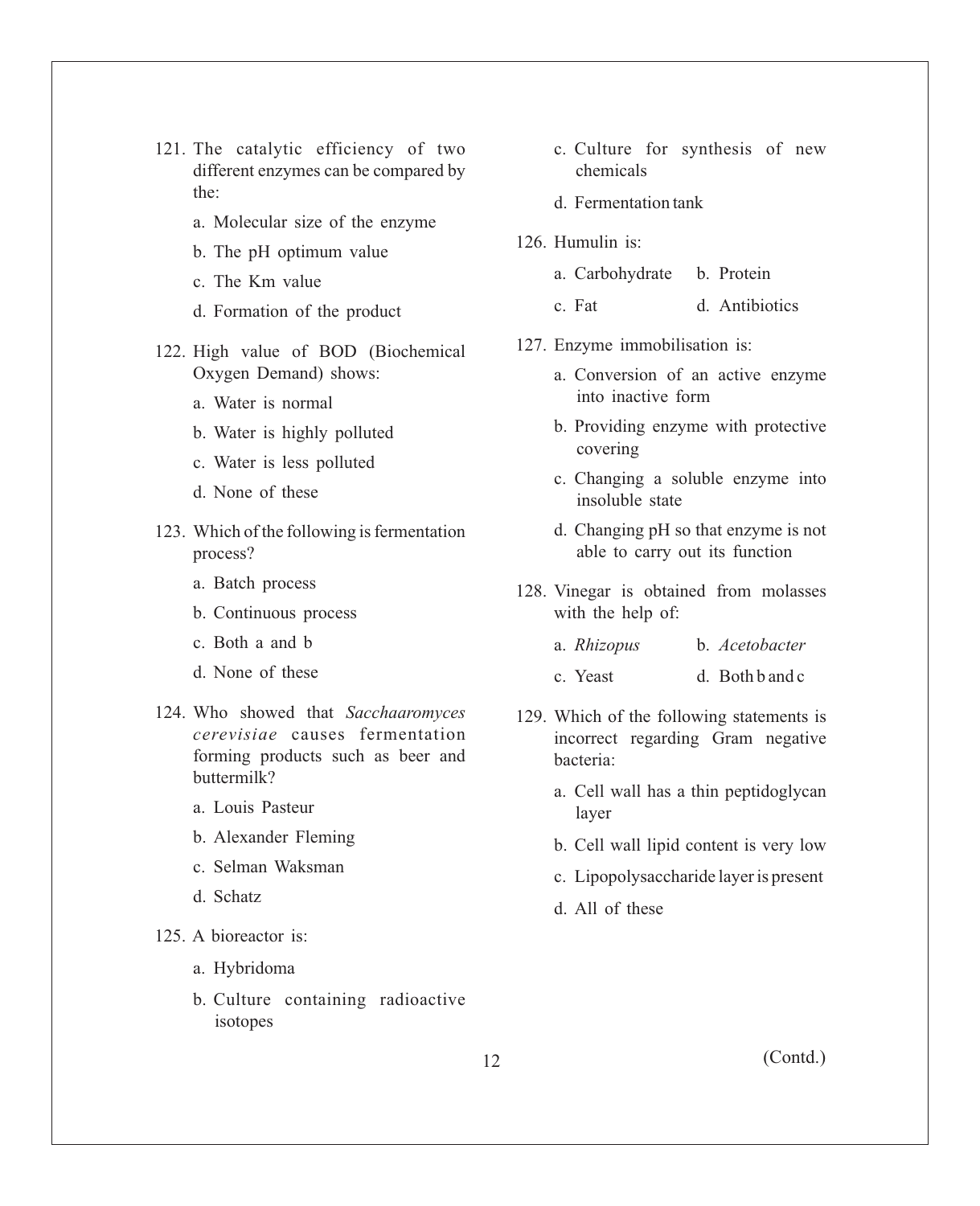- 130. Common food poisoning microbes are:
	- a. *Clostridium and Salmonella*
	- b. *Clostridium and E.coli*
	- c. *E.coli and Salmonella*
	- d. *Clostridium and Streptococcus*
- 131. Clostridium perfingens poisoning is associated with:
	- a. Meat products b. Vegetables
	- c. Canned foods d. Fish products
- 132. Salmonellosis involves:
	- a. An enterotoxin and exotoxin
	- b. An enterotoxin and cytotoxin
	- c. An exotoxin and cytotoxin
	- d. A cytotoxin only
- 133. The lipid with the lowest energy value for human nutrition is:
	- a. Cardiolipin b. Olestra
	- c. Margarine d. Olive oil
- 134. One serving of Cheddar cheese (28g) provides % of the RDA of calcium:
	- a. 10 b. 50
	- c. 75 d. 20
- 135. Which of the following is a Class II product?
	- a. Frozen desert b. Butter
	- c. Fluid milk d. Cheese
- 136. Class IV milk includes milk used to...
	- a. Produce hard cheese and cream cheese
	- b. Fluid milk
	- c. Fluid cream and cottage cheese
	- d. Butter and any product in dried form
- 137. A food must contain less than \_\_\_ grams of fat per serving to be considered a low fat food:
	- a. 8 b. 6
	- c. 3 d. 7
- 138. **Let us is a protein in milk that** contains all the essential amino acids:
	- a. Casein b. Gluten
	- c. a and b d. Whey protein
- 139. **is a defect in milk that is** described as tasting papery:
	- a. Bitter b. Flat
	- c. Oxidized d. Salty
- 140. **a** is the general name for a class of bacteria that causes mastitis in dairy cattle:
	- a. *Lactobacilus*
	- b. *E.coli*
	- c. *Staphylococcus*
	- d. *Lactococcus*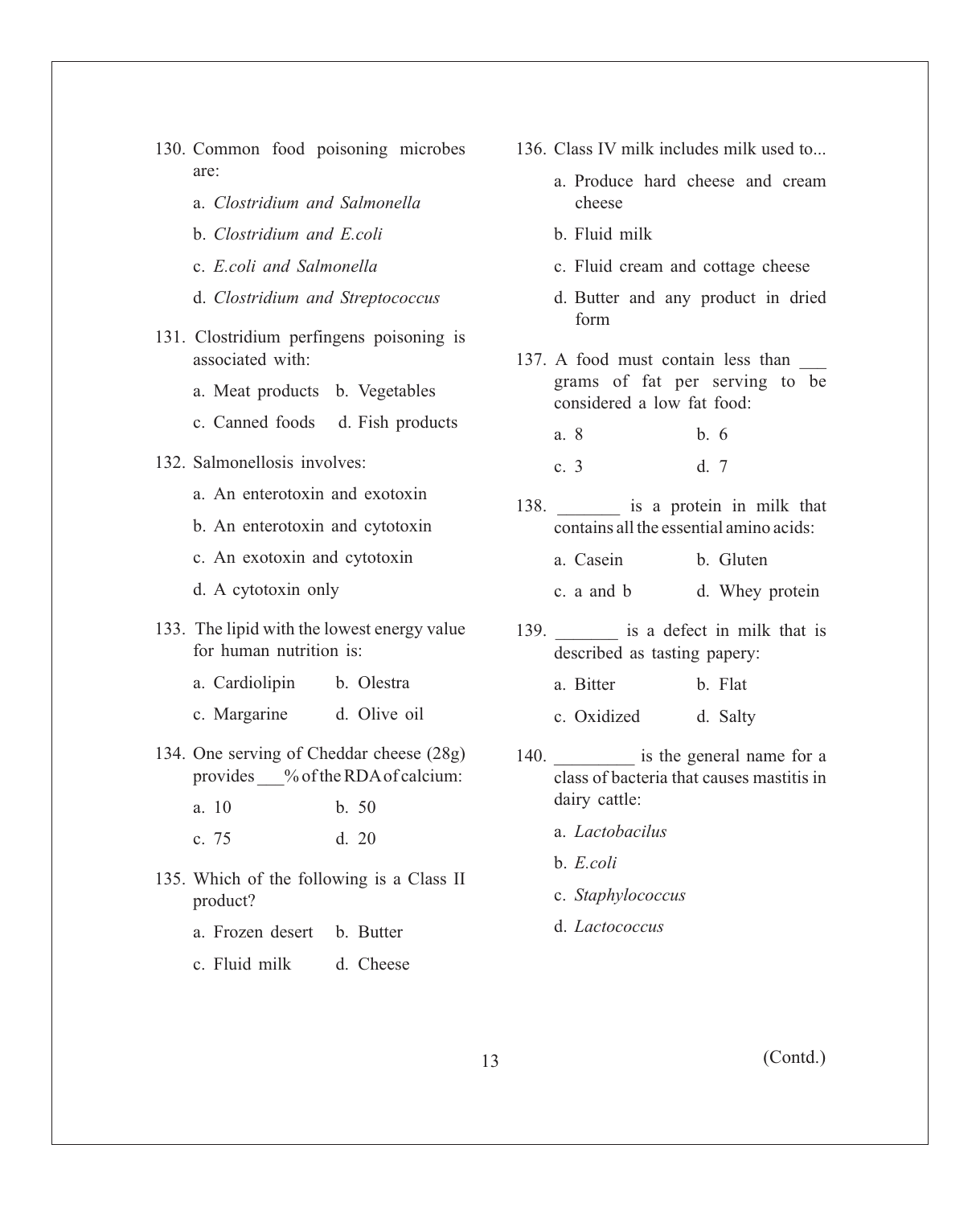- 141. Most UHT pasteurized milk has a shelf life of days:
	- a. 10 b. 120
	- c. 180 d. 50
- 142. During malting, barley and other grains are broken down by:
	- a. Heating to 95 °C
	- b. Lagering
	- c. Amylases
	- d. Yeasts
- 143. Milk fermentation to produce cheese is done initially by inoculating with:
	- a. *Saccharomyces cerevisiae*
	- b. *Streptococcus lactis and Lactobacillus spp.*
	- c. *Acetobacter and Gluconobacter*
	- d. *Lactobacillus bulgaricus and Streptococcus thermophilus*
- 144. Nitrates maintain the red color of preserved meats and:
	- a. Are among the most widely used preservatives
	- b. Inhibit germination of botulism spores
	- c. Maintain a high osmotic pressure to kill microorganisms
	- d. Prevent mold
- 145. Salting, as a preservative:
	- a. Retards growth of Staphylococcus aureus
- b. Plasmolyzes bacteria and fungi
- c. Is used to prevent growth of halophiles
- d. All of the above
- 146. In batch fermentation:
	- a. Substrates are added to the system all at once and runs until product is harvested
	- b. Nutrients are continuously fed into the reactor and the product is siphoned off during the run
	- c. New batches of microorganisms are screened for increased yield
	- d. Small-scale production is used to synthesize product
- 147. The technique first described to determine the incipient spoilage in meat was:
	- a. Homogenate Extract Volume (HEV)
	- b. Agar Plate Count (APC)
	- c. Extract Release Volume (ERV)
	- d. None of the above
- 148. Which of the following is responsible for a musty or earthy flavor?
	- a. Actinomycetes
	- b. Flavobacterium
	- c. Both a and b
	- d. Pseudomonas syncyanea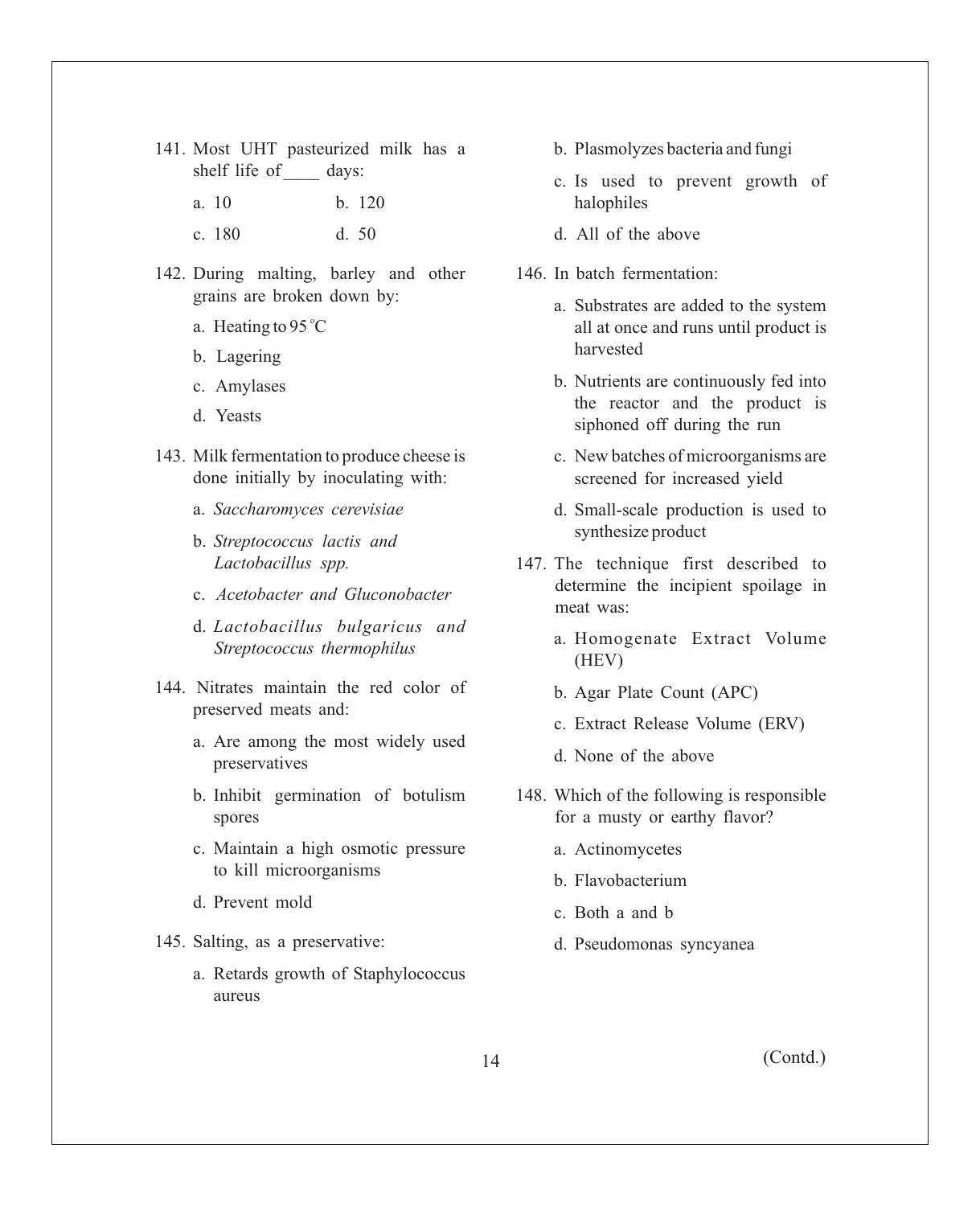- 149. Molds causing spoilage of eggs include species of:
	- a. *Cladosporium*
	- b. *Mucor*
	- c. *Thamnidium*
	- d. All of these
- 150. Vacuum packaged meats are spoiled by:
	- a. *B. thermosphacta*
	- b. *Lactobacilli*
	- c. *Both a and b*
	- d. None of these
- 151. Which of the following pairs is not correctly matched?
	- a. X-ray: Roentgen
	- b. Radioactivity: Becquerel
	- c. Microscope: Galileo
	- d. Oxygen: Joseph Priestley
- 152. What is the correct sequence of Planets in terms of decreasing size?
	- a. Saturn, Earth, Neptune, Mars
	- b. Earth, Saturn, Mars, Neptune
	- c. Earth, Mars, Saturn, Neptune
	- d. Saturn, Neptune, Earth, Mars
- 153. Which of the following is incorrect about Nobel Prize 2014?
	- a. The Prize in Physics was awarded for invention of efficient blue light emitting diodes
- b. The Prize in Medicine was given for discovery of cells constituting positioning system in brain
- c. Kailash Satyarthi became first Indian to receive Noble Peace Prize
- d. Malala Yousafjai became the youngest ever Noble Peace Prize winner
- 154. Which of the following is a Kharif crop?
	- a. Tobacco b. Barley
	- c. Potato d. Maize
- 155. Which of the following countries does not have Coastline?
	- a. Zimbabwe b. Cambodia
	- c. North Korea d. Finland
- 156. Name the first Vice President of India who was given Bharat Ratna:
	- a. Sarvapalli Radhakrishnan
	- b. Gyani Zail Singh
	- c. Dr. Rajendra Prasad
	- d. APJ Abdul Kalam
- 157. The maximum duration for which President of India's Office can remain vacant:
	- a. 2 months b. 3 months
	- c. 6 months d. It cannot remain vacant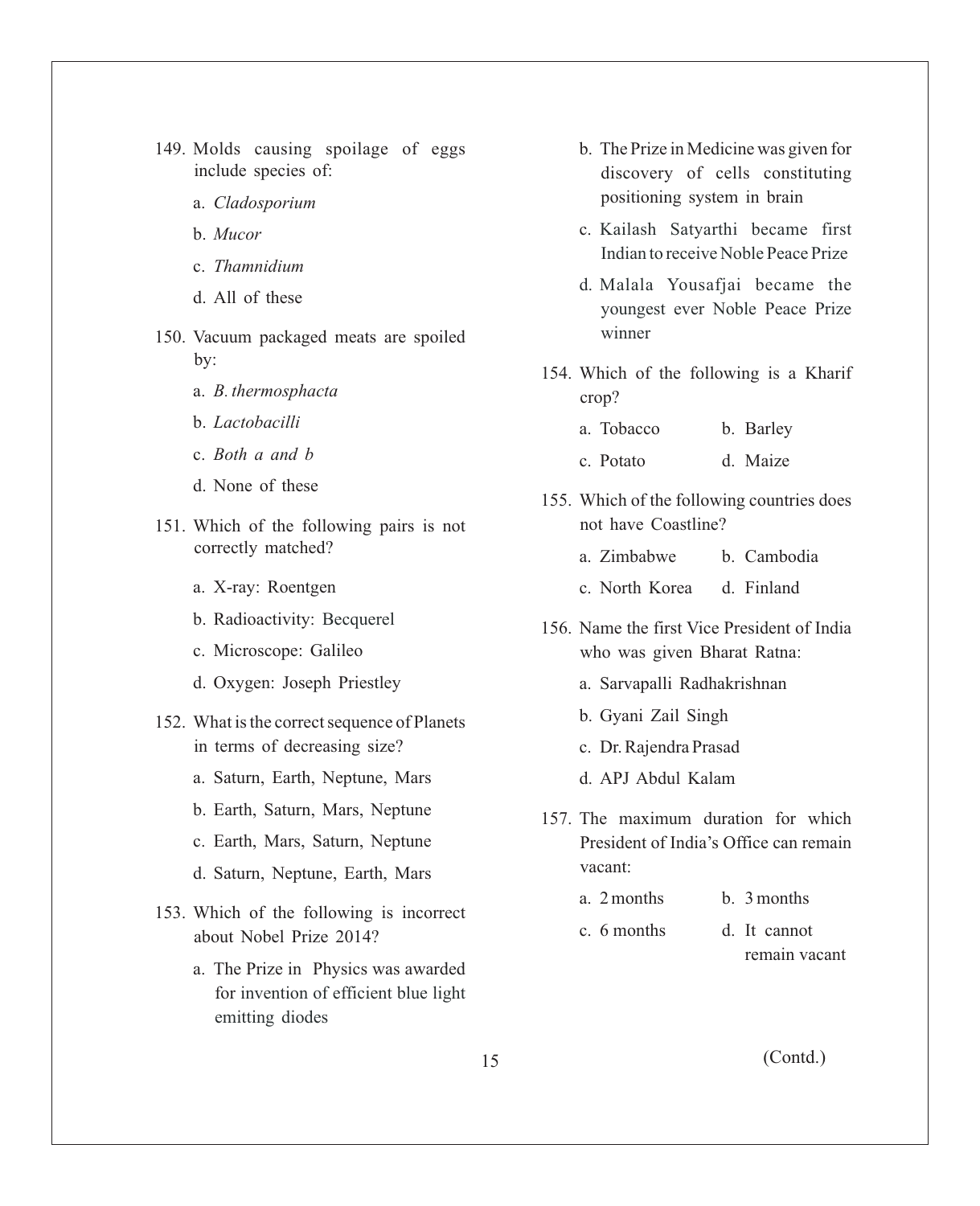- 158. Which of the following pair (National Park: State) is incorrect?
	- a. Simlipal : Orissa
	- b. Nokrek: Meghalaya
	- c. Tadoba: Maharashtra
	- d. Guindy: Karnataka
- 159. Which body part gets affected in Cirrhosis?
	- a. Heart b. Liver
	- c. Kidney d. Lungs
- 160. Which of the following teams did not play Semi Finals of inaugural edition of Hero Indian Super League?
	- a. Kerala Blasters
	- b. Chennaiyin FC
	- c. FC Goa
	- d. United North East
- 161. In Jainism 'Kaivalya' means:
	- a. Perfect Knowledge
	- b. Meditation
	- c. Nirvan
	- d. Ratna
- 162. Pulmonary artery originates from:
	- a. Right ventricle
	- b. Right auricle
	- c. Left auricle
	- d. Left ventricle
- 163. Which of the following means "by what authority"?
	- a. Mandamus b. Quo Warranto
	- c. Certiorari d. Habeas Corpus
- 164. Model Code of conduct comes in to force during election from:
	- a. Date of Notification
	- b. Last date of filing nomination
	- c. Date of announcement of election schedule by ECI
	- d. Date of Nomination
- 165. Who was known as 'Little Corporal'?
	- a. Bismark
	- b. Adolf Hitler
	- c. Napoleon Bonaparte
	- d. Lord Curzon
- 166. Which of the following states have only one representatives each in Lok Sabha?
	- a. Nagaland, Mizoram
	- b. Goa, Nagaland
	- c. Arunachal Pradesh, Tripura
	- d. Meghalaya, Mizoram
- 167. Beighton Cup is associated with:
	- a. Badminton b. Polo
	- c. Kabaddi d. Hockey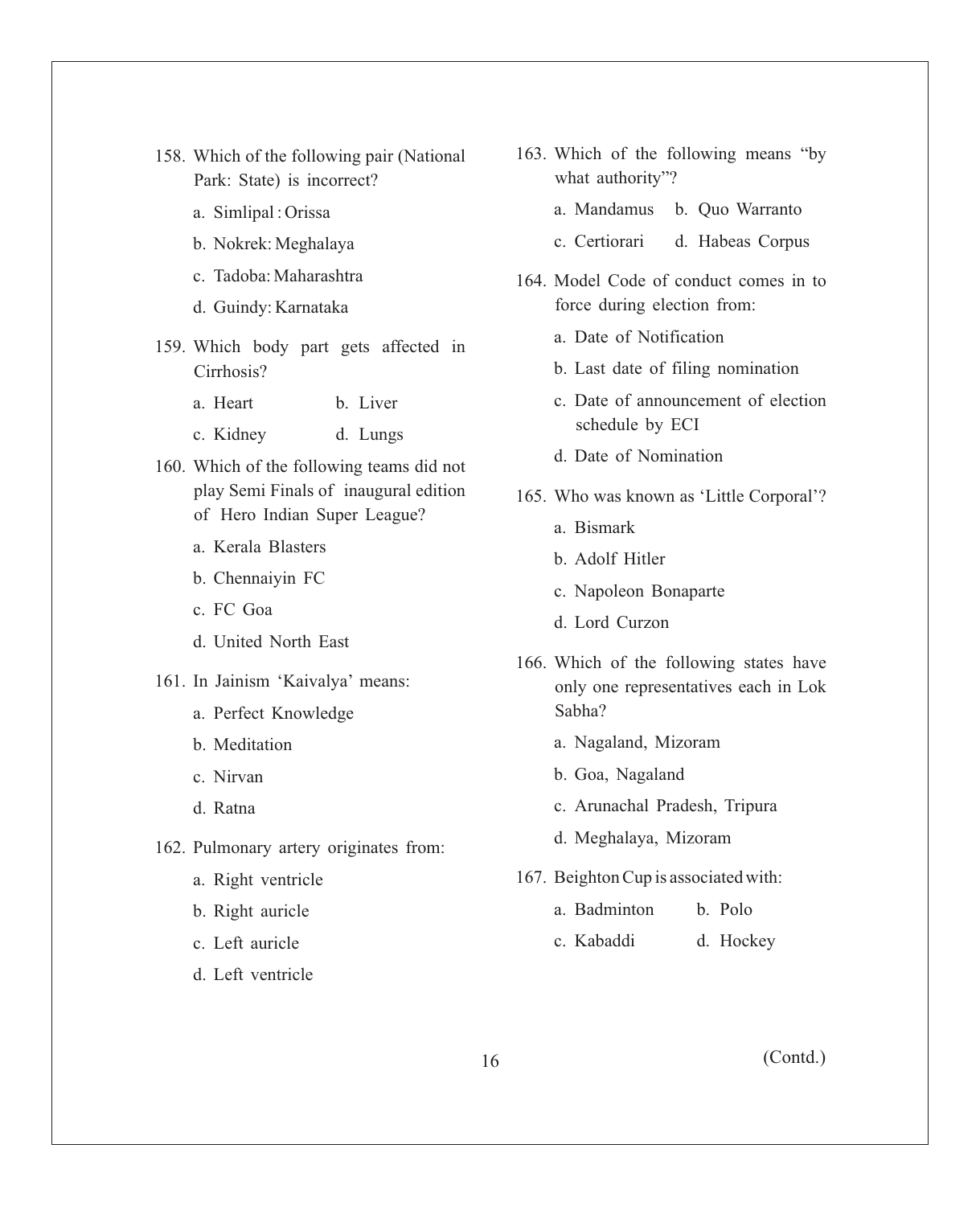- 168. Average blood volume in a normal human being is:
	- a. 5-6 litres b. 3-4 litres
	- c. 2-3 litres d. 8-10 litres
- 169. Which of the following pairs is incorrect?
	- a. Bora-Adriatic Sea
	- b. Mistral-Gulf of Lion
	- c. Harmattan-Gulf of Guinea
	- d. Simoom-Gulf of Tongkin
- 170. Which of the following pair (river: origin place) is incorrect?
	- a. Chambal: Janapav
	- b. Son: Amarkantak
	- c. Tapi: Multai
	- d. Godavari: Mahabaleshwar
- 171. What is the name of position in which Earth and Sun are nearest?
	- a. Perihelion b. Aphelion
	- c. Apogee d. Perigee
- 172. Who said that 'Education is the manifestation of perfection already in man'?
	- a. Swami Vivekanand
	- b. Sri Aurobindo
	- c. Ravindranath Tagore
	- d. Subhash Chandra Bose

173. INDICA was written by:

| a. Ban Bhatt | b. Kalidas |
|--------------|------------|
|              |            |

- c. Chanakya d. Megasthenese
- 174. World's only floating National Park is located in:
	- a. India b. West Indies
	- c. Malaysia d. Australia
- 175. Jet Streams are:
	- a. Wind System with a pronounced seasonal reverse in direction
	- b. Winds blowing from subtropical High Pressure belts towards subpolar low pressure belts
	- c. Winds blowing from sub-polar low pressure belts towards subtropical High Pressure belts
	- d. Narrow meandering bands of swift winds which blow in the mid latitudes near the tropopause and encircle the globe
- 176. What is the missing number in the series:

2, 7, 28, 63, 126, \_\_\_\_

| a. 215 | b. 245 |
|--------|--------|
| c. 276 | d. 296 |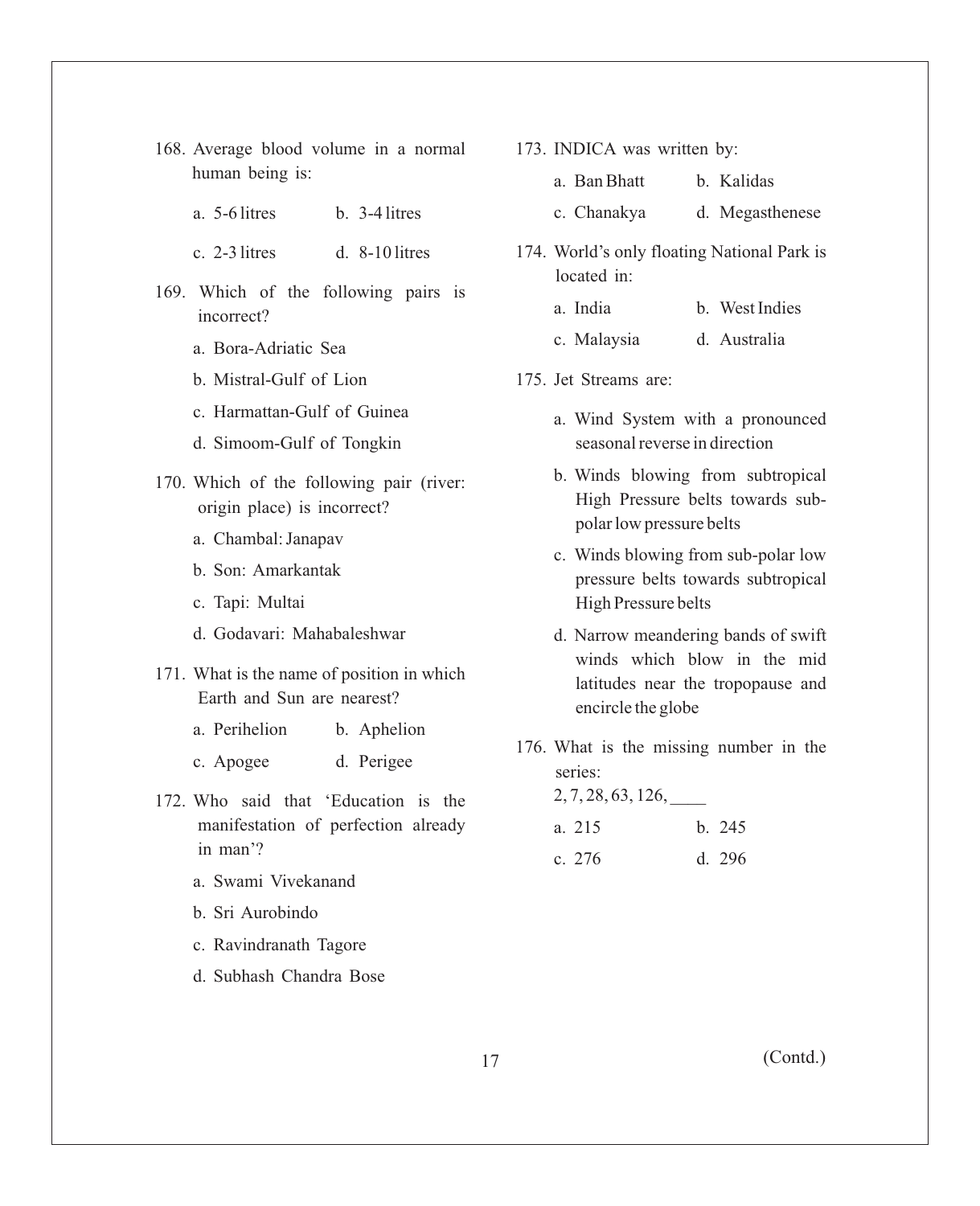177. A man starts walking from his house towards south. After walking 5 km, he turned to his left and walked 6 km. Then he walked further 5 km after turning left. Then he turned to his left and continued to walk for 9 km. How far is he from his house?

| b.4km<br>a. 3 km |
|------------------|
|------------------|

c. 5 km d. 6 km

- 178. A man pointing to a lady said, " The son of her only brother is the brother of my wife". The lady is related to the man as:
	- a. Mother-in-law
	- b. Grand Mother
	- c. Mother's sister
	- d. Sister of Father-in-law
- 179. Which of the following country became first member of European Union to recognise the State of Palestine?
	- a. Hungary b. Sweden
	- c. Poland d. Iceland
- 180. The first border haat (market) facility on Indo-Bangladesh International border in Tripura was recently opened at:
	- a. Sylhet-Chittagong border
	- b. Srinagar-Ramgarh border
	- c. Khulna-Rajshahi border
	- d. Rangpur-Dhaka border
- 181. International 'Internet Day' is celebrated on:
	- a. 27 August b. 28 September
	- c. 29 October d. 30 November
- 182 Maya Rao who died recently was a renowned:
	- a. Kathak dancer
	- b. Bihu dancer
	- c. Odishi dancer
	- d. Kuchipudi dancer
- 183. The lifespan of Red Blood Cells (RBCs) is:
	- a. 60 days b. 120 days
	- c. 180 days d. 200 days
- 184. Biosensor is used to measure:
	- a. Body pH
	- b. Blood Glucose level
	- c. Haemoglobin
	- d. Salinity in urine
- 185. Which are primary colours?
	- a. White, Black, Blue
	- b. Red, Yellow, Orange
	- c. Red, White, Green
	- d. Red, Green, Blue
- 186. The percentage (%) of Carbon in atmosphere, by volume, is:

| a. $0.03$ | b.3 |       |
|-----------|-----|-------|
| c. 13     |     | d. 21 |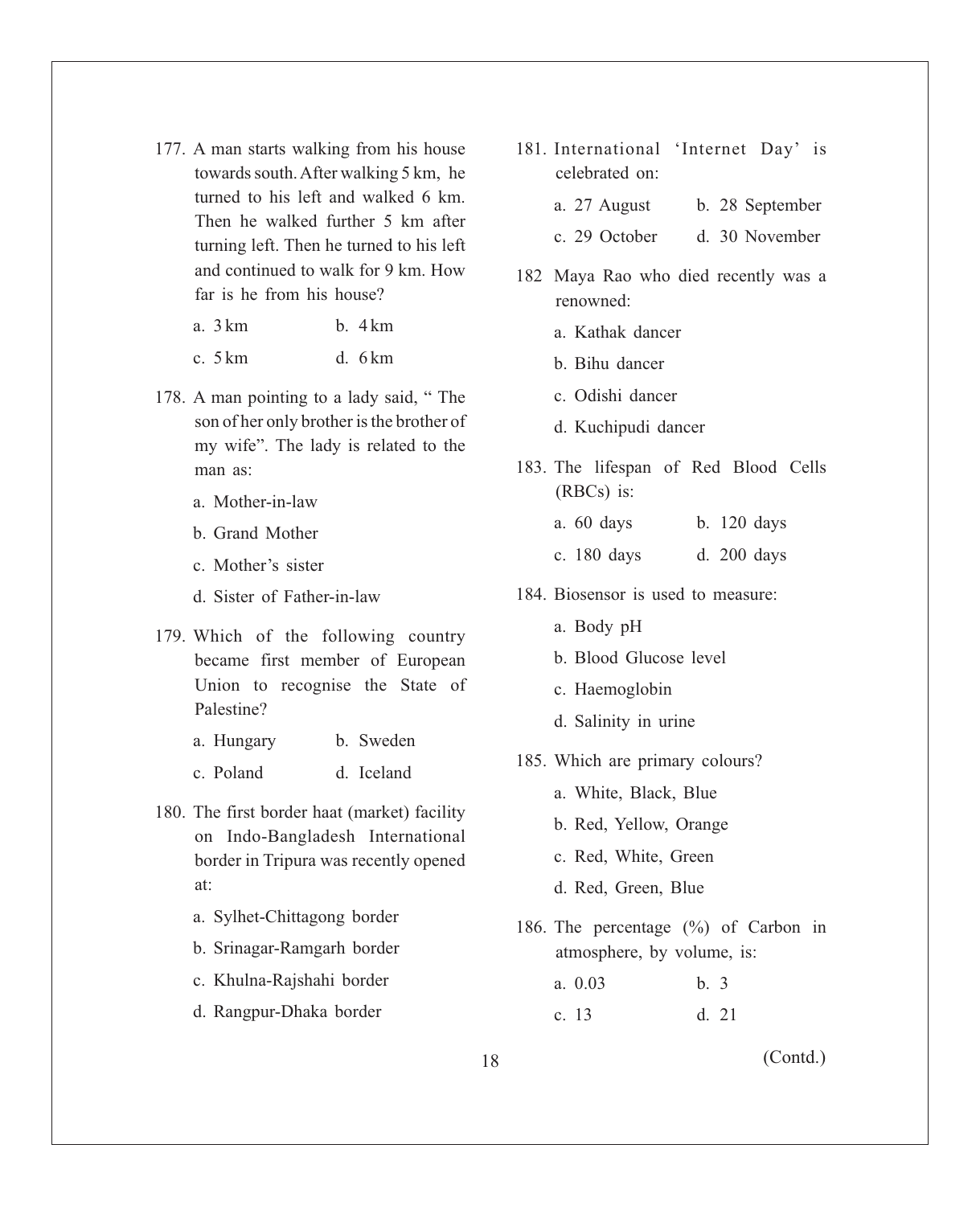- 187. Which organization releases 'World Investment Report' every year?
	- a. UNCTAD b. WTO
	- c. IMF d. World Bank
- 188. Right to Property, according to Indian Constitution is a:
	- a. Legal Right
	- b. Social Right
	- c. Fundamental Right
	- d. Statutory Right
- 189. The book 'Planning and the Poor' was authored by:
	- a. Gunnar Mirdal
	- b. Amartya Sen
	- c. David Ricardo
	- d. B. S. Minhas
- 190. Which of the following pair (Country: Capital) is incorrect?
	- a. Cambodia: Vientin
	- b. Philippines: Manila
	- c. Syria: Damascus
	- d. Estonia: Tallin
- 191. Total number of High Courts in India is:
	- a. 20 b. 22
	- c. 24 d. 25
- 192. Which one of the following is the correct chronological order in which the Grand Slam Tennis Tournaments are held every year?
	- a. US Open-French Open-Australian Open-Wimbledon
	- b. Australian Open- French Open-Wimbledon-US Open
	- c. French Open-Australian Open- US Open-Wimbledon
	- d. Wimbledon-French Open-US Open-Australian Open
- 193. Which article of the Indian Constitution relates to "Right to Education"?
	- a. Article 45 b. Article 26 A
	- c. Article 21 d. Article 15
- 194. When was Manipuri language added to 8th Schedule of Indian Constitution?
	- a. 1992 b. 1998
	- c. 2001 d. 2004
- 195. Which of the following pairs is not correctly matched in respect of Manipur?
	- a. Nongeen: State bird
	- b. Pengba: State fish
	- c. Sangai: State animal
	- d. Orchid: State flower